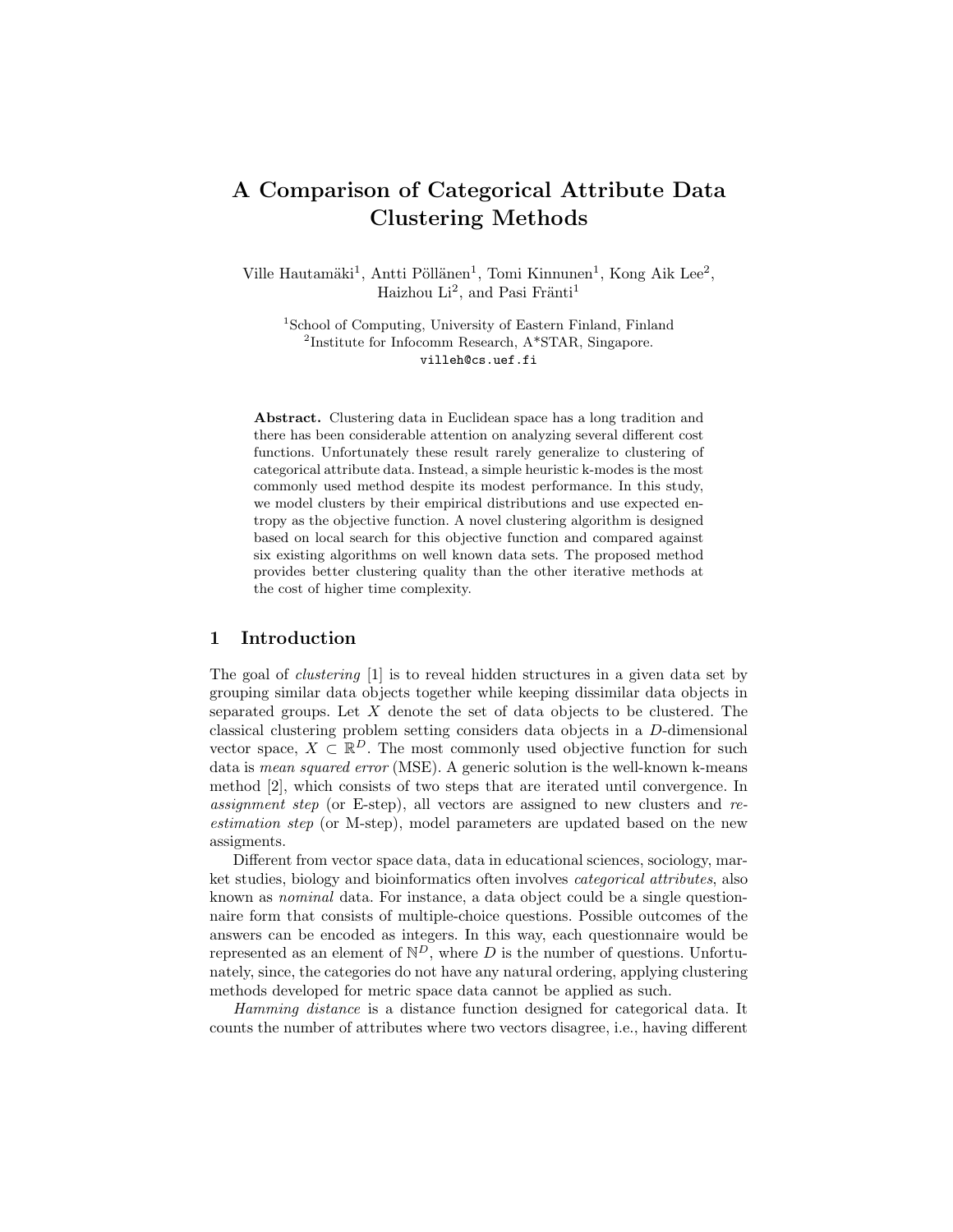attribute values. Cost functions and algorithms based on Hamming distance include k-medoids  $[3]$  and k-modes  $[4]$ , both being extensions of the classical k-means [2]. In k-medoids, cluster representative (discrete median) is a vector in the cluster that minimizes the sum of distances from all other vectors to the cluster representative. In k-modes, the representative is the mode of the cluster, calculated independently for every attribute. Mode is the most frequently occurring value, in one attribute, over all the vectors in the cluster.

Using minimum Hamming distance as the assignment rule, one is also faced with the so-called zero probability condition [5]. It is one of the the assumptions behind the convergence proof of the classical k-means algorithm, stating that that the probability of assigning a vector to more than one cluster must be zero. With real valued data this condition holds. However, in tne case of categorical attribute clustering based on Hamming distance this condition is clearly not met. In the extreme case, when two D-dimensional vectors are maximally different, their Hamming distance is D. Consequently, the Hamming distance can take up only  $D$  unique values and it is likely that a vector is equally close to more than one cluster. Moreover, in the k-modes method, the cluster representative (mode) is not unique either. Tie-breaking needs to be employed in both the E- and the M-steps.

Tie-breaking problem in the cluster assignment (E-step) phase can be solved by testing each vector one by one whether its move to a new cluster will improve the objective function value. If such a cluster is found, the cluster parameters are immediately updated. Convergence of the algorithm can then be detected when there is no movement of vectors. One way to tackle the tie-breaking problem in the M-step is to represent the cluster by its probability mass function (pmf), that is, the relative frequencies of each category value in the cluster. For example, choices for educational background could have values  $P$ (elementary school) = 0.2,  $P(\text{high school}) = 0.7$  and  $P(\text{vocational school}) = 0.1$ . In a sense, k-modes can be considered as a quantized version of the pmf-based cost functions. In this example, "high school" would be the cluster representative.

A number of different objective functions have been proposed, based on the the idea of modeling each cluster by its pmf: k-histograms  $[6, 7]$ , k-distributions  $[8]$ . minimum description length (MDL) [9], mutual information [10] and expected  $entropy$  [11–14]. Expected entropy is the average entropy of the entire clustering. If the pmf of the cluster is sharply peaked, its entropy is small. Therefore minimizing the expected entropy leads to compact clusters.

Despite the availability of multiple pmf-based methods, it is unclear which objective function and method would be best suited for a given application. In this work, we compare six well known categorical clustering methods in diverse categorical data sets using expected entropy as a clustering quality measure. Data sets vary from small sets of only 47 data points to large data set of more than 47k entries. In addition, we propose a new local search algorithm that directly optimizes the expected entropy.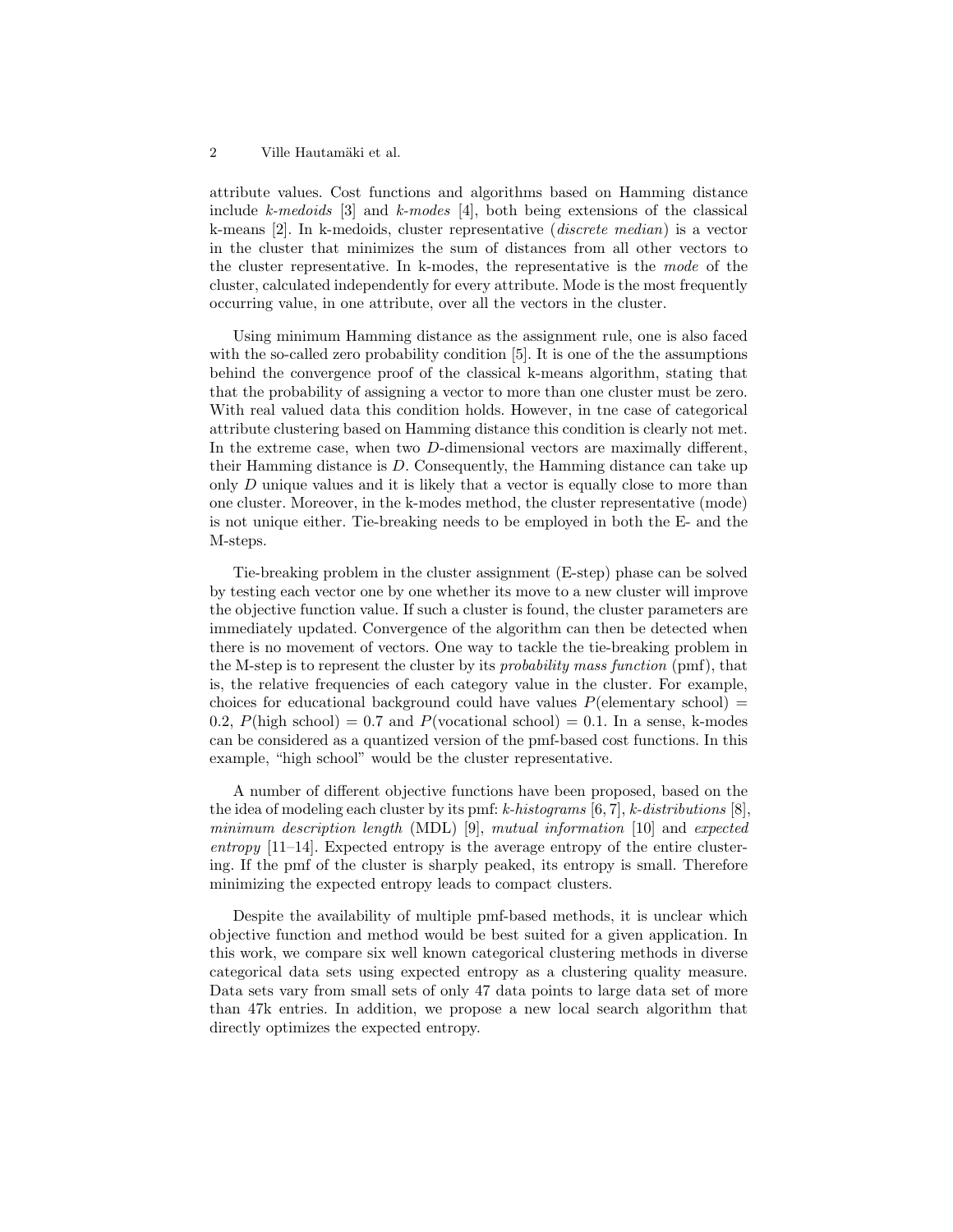# 2 Modeling Cluster by its Distribution

In hard clustering, the goal is to divide a data set  $X$ , of size  $N$ , into disjoint clusters  $\mathcal{V} = \{V_1, V_2, \dots, V_M\}$ , where  $V_i \subset X, \bigcup_{i=1}^M V_i = X$ , and  $V_i \cap V_j = \emptyset \quad \forall i \neq j$ .

In categorical clustering, data set consists of vectors  $\mathbf{x} = (x_1, x_2, \ldots, x_D)$ , where each  $x_d$  takes values from a discrete set (categories). The number of categories in dimension  $d$  is denoted by  $C_d$ . We assume, without a loss of generality that  $x_d \in \{1, ..., C\}$ , where  $C = \max_{d=1...D} C_d$ .

 $Entropy [15]$  is a measure of "surprise" in the data. High entropy signifies flat distribution whereas low entropy signifies peaked distribution. Formally, entropy for discrete distribution is defined as:

$$
H(X) \triangleq -\sum_{\boldsymbol{x}\in X} p(\boldsymbol{x}) \log p(\boldsymbol{x}),\tag{1}
$$

where  $p(x) = p(x_1, \ldots, x_D)$ . Here,  $p(x)$  denotes *estimated probability* of the joint event  $(x_1, \ldots, x_D)$ . In the rest of the discussion, by entropy we will mean estimated entropy, also known as empirical entropy.

Our goal is to minimize the so-called *expected entropy*) [12]:

$$
H(\mathcal{V}) \triangleq \sum_{m=1}^{M} \frac{|V_m|}{N} H(V_m),\tag{2}
$$

where  $|V_m|$  is the cardinality of  $V_m$  and  $H(V_m)$  is the entropy of the cluster  $V_m$ . Note that by setting  $M = 1$ , we obtain  $H(V) = H(X)$ , and by setting  $M = N$ , we obtain  $H(V) = 0$ , where each vector is in its own cluster. All other values are between these two extremes.

# 3 Algorithms

We evaluate two different types of clustering approaches, *iterative* and *agglom*erative. In iterative algorithms, clustering cost is improved in each iteration by repartitioning the datasets. The selected algorithms are summarized in Table 1. In agglomerative algorithms, instead, clusters are merged one by one until a desired number of clusters is reached. Two agglomerative methdos are considered: ACE [14], which optimizes the expected entropy (2), and ROCK [16] which optimizes its own cost function.

### 3.1 Prototype based algorithms

Prototype-based iterative methods [3, 4] select one vector from each cluster as a representative, analogous to centroid vector in conventional k-means. The kmodes and k-medoid methods use minimum Hamming distance to assign vectors to clusters. In the classical k-means, squared Euclidean distance was used. In the M-step, the goal is to find such a prototype per cluster that minimizes Hamming distance from each vector in the cluster to the prototype vector. In k-medoid, one vector from the cluster is selected as the prototype and in k-modes, most frequently observed category per dimension is selected.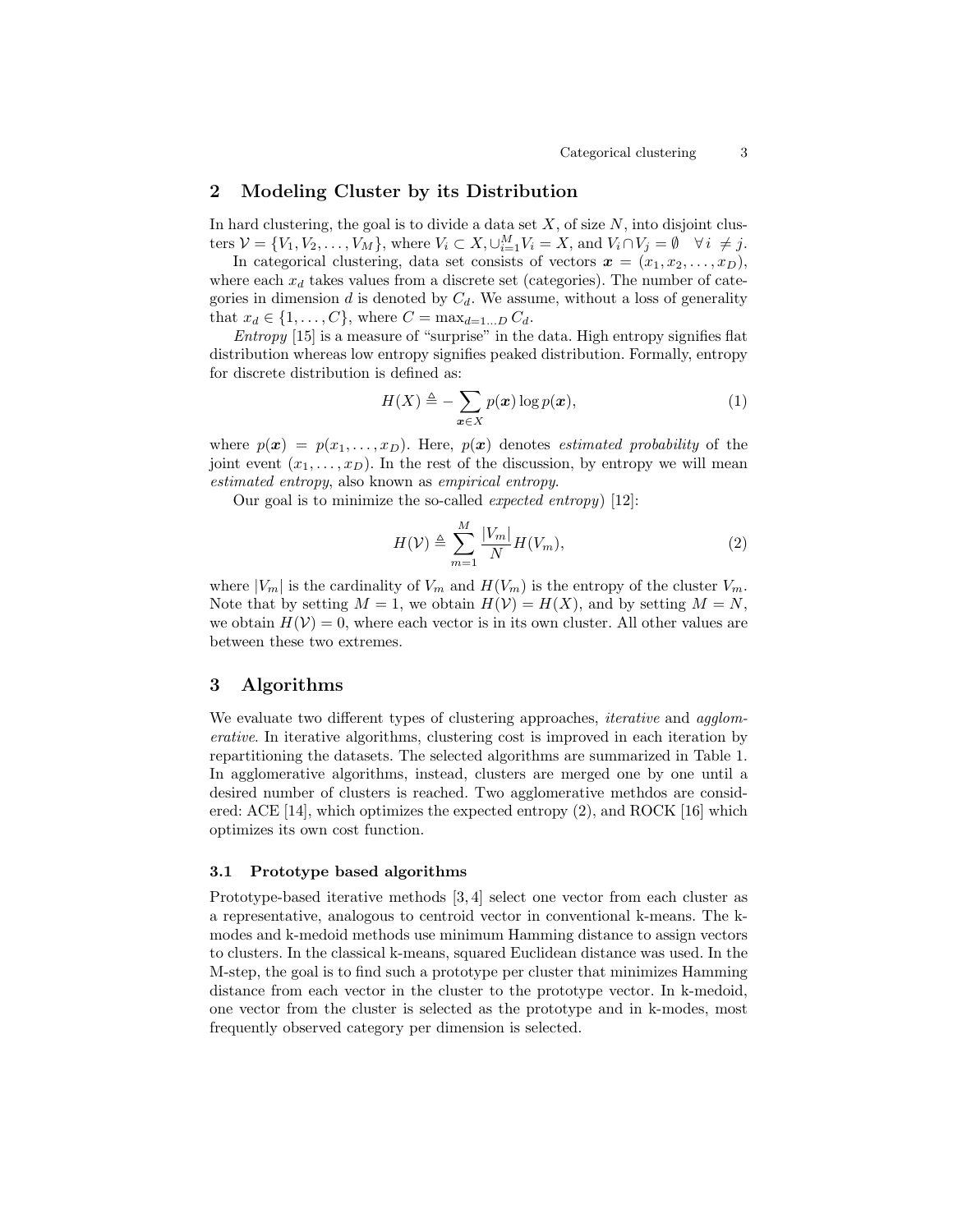| Method                                | Representative Measure |                          |
|---------------------------------------|------------------------|--------------------------|
| $k$ -distributions $[8]$              | Distribution           | Product of m-estimates   |
| $k\text{-histograms}$ [6, 7]          | Distribution           | non-matching frequencies |
| $k$ -modes [4]                        | Mode                   | Hamming distance         |
| k-medoids [3]                         | Medoid                 | Hamming distance         |
| k-entropies [this paper] Distribution |                        | Entropy change           |

Table 1. Summary of k-means type methods experimented in this study, classified according to cluster representative type and distance measure.

### 3.2 k-distributions

In k-distributions [8], there are no cluster prototypes but the histograms are used to represent clusters. In the E-step, a vector is assigned to the cluster that maximizes the likelihood  $p(x|V_m)$ . The likelihood can be factorized into each dimension separately assuming that dimensions are independent. Some categories may have zero count, the histogram is therefore processed by Laplacian smoothing [17].

The expected entropy is not directly optimized by k-distributions. No proof of convergence exists, but experimentally we have noticed that the method seems to converge, albeit slowly. In the following, we attempt to give an explanation of the slow convergence. It would benefit if the similarity measure between a vector and cluster remains relatively stable when only small changes are made in the cluster partitioning. Unfortunately, this is not the case with k-distributions. Let us consider a case where we map a vector to a cluster, where one dimension has a non-matching category (no vector in the cluster has that category). When a new vector having this non-matching category is added to the cluster, comparing likelihood before and after addition we notice a large difference. For example, the likelihood from a vector after addition of the cluster with 15 vectors and 3 categories is 3.5 times more than before the addition. Thus, vectors end up changing clusters very often, leading to a slow convergence.

### 3.3 k-representatives and k-histograms

K-representatives [7] first assigns randomly all vectors to clusters and computes normalized histograms as representatives of each cluster. Frequencies are normalized so that they sum up to one. The distance measure from vector to cluster is Hamming distance weighted by the frequency. The method assigns new vectors to clusters based on the distance measure and recomputes the histograms. Process continues until no re-assignments of vectors are detected.

Unfortunately, contrary to the claim in [7], we found out that algorithm does not always converge<sup>1</sup>, We, therefore, do not consider k-representatives method further. In iterative clustering with immediate update, vector is moved from one

<sup>1</sup> Proof by explicit construction of a 5-dimensional data set that k-representatives does not converge: http://cs.uef.fi/sipu/krepresentatives.pdf.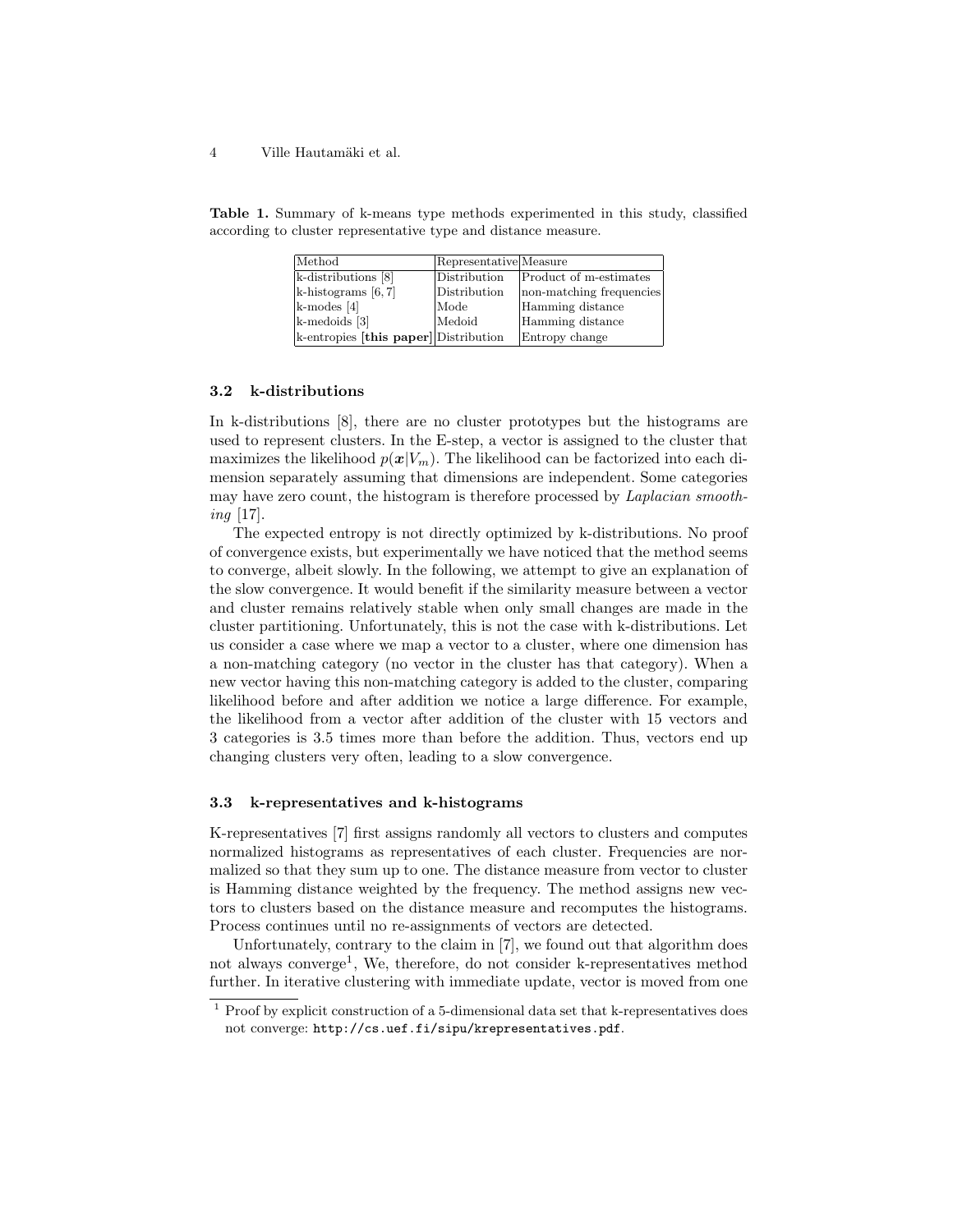cluster to another if the move decreases the cost function. We considere here khistograms [6] cost, which is the sum of k-representatives distance measures. It is a non-negative cost function, thus, the algorithm converges in a finite number of steps. The k-histograms method uses the immediate update strategy, otherwise it is the same as k-representatives.

### 3.4 Agglomerative methods

A robust clustering algorithm for categorical attributes (ROCK) [16] defines a cost function based on the idea of neighbours and links. Neighbourhood of each vector is decided based on thresholded distance between vectors. We use Hamming distance. A link between two vectors is made if they share at least one neighbour. The goal of ROCK is to maximize pairwise links between vectors within the clusters, and minimize links between clusters. In each iteration, ROCK merges two the clusters that maximizes this criterion.

In Agglomerative Categorical clustering with Entropy criterion ACE method [14], expected entropy is optimized. In each iteration, ACE merges two clusters,  $V_i$  and  $V_j$ , so that the *incremental entropy* is minimized:

$$
I_m(V_i, V_j) = H(V_i \cup V_j) - H(V_i) - H(V_j). \tag{3}
$$

#### 3.5 The proposed method

We propose to optimize the expected entropy directly. We start by randomly assigning each vector to a cluster. The method then iterates over all vectors and tests whether moving it to a new cluster improves the expected entropy. The assignment that maximally improves is selected. The algorithm converges when no vector changes its cluster assignment. It is easy to see that this strategy converges as each iteration is forced to either improve on the previous solution, or keep the existing one and stop. The proposed method is summarized in Algorithm 1.

| <b>Algorithm 1</b> The proposed method (k-entropies)               |  |  |  |  |  |
|--------------------------------------------------------------------|--|--|--|--|--|
| Randomly assign all vectors to $M$ clusters.                       |  |  |  |  |  |
| Model clusters as their probability mass function (pmf).           |  |  |  |  |  |
| repeat                                                             |  |  |  |  |  |
| for $x \in X$ do                                                   |  |  |  |  |  |
| $V_i \leftarrow$ Assign x according to minimum cost (2).           |  |  |  |  |  |
| Estimate prototype of the cluster $V_i$ as the pmf of the cluster. |  |  |  |  |  |
| end for                                                            |  |  |  |  |  |
| until No change in vector assignments.                             |  |  |  |  |  |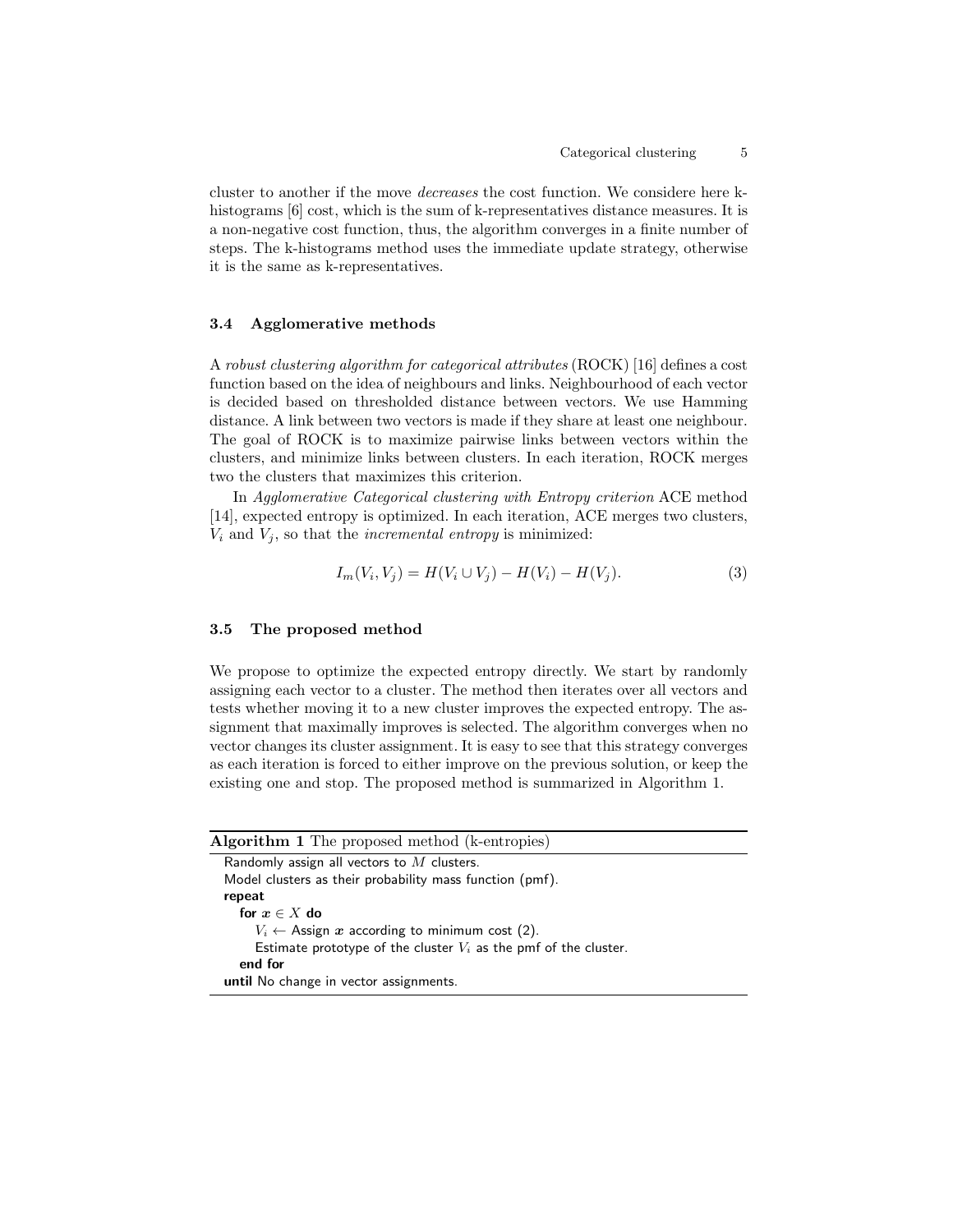#### 3.6 Summary

All the algorithms, mentioned above are summarized in Table 2. The time and space complexities for ACE and ROCK are referenced from the respective publications, and the others have been derived by ourselves. The quadratic space and time complexity of both ACE and ROCK makes them rather impractical for large data sets. Here, I denotes the number iterations,  $C_{\text{avg}}$  the average number of categories,  $T_L$  the cost of computing logarithm,  $R_{\text{max}}$  the maximum number of neighbours, and  $R_{\mathrm{avg}}$  the average number of neighbours.

| Algorithm<br>Type                 |                  | Time complexity                       | Space complexity                            |  |  |
|-----------------------------------|------------------|---------------------------------------|---------------------------------------------|--|--|
| $ACE$ [14]                        | Agglomerative    | $O(N^2 \log N + N^2 DC_{\text{avg}})$ | $O(N^2)$                                    |  |  |
| $ROCK$ [16]                       | Agglomerative    | $O(N^2 \log N + N^2)$                 | $ O(\min\{N^2, NR_{\max}R_{\text{avg}}\}) $ |  |  |
| k-medoids [3]                     | k-means          | O(INMD)                               | O(N)                                        |  |  |
| $k$ -modes [4]                    | k-means          | O(INMD)                               | O(N)                                        |  |  |
| $k$ -distributions [8] $k$ -means |                  | $O(INMDT_L)$                          | O(N)                                        |  |  |
| $k$ -histograms $[6]$             | Immediate update | O(INMD)                               | O(N)                                        |  |  |
| k-entropies                       | Immediate update | $O(INMDC_{\text{avg}}T_L)$            | O(N)                                        |  |  |

Table 2. Summary of clustering algorithms.

# 4 Experiments

Experimental comparison were performed using six different categorical data sets (Mushroom, Votes, Soybean, CENSUS, SPECT hearth and Plants) obtained from UCI Machine Learning archive [18]. Data sets are summarized in Table 3.

Only two methods optimize directly the expected entropy: ACE and kentropies (proposed method). We are interested to find out how the other methods perform in terms of expected entropy as a clustering objective function, where low entropy is desired. For iterative schemes, the number of iterations I depends on initialization, data set and cost function, it can have importance on how fast the algorithm is in practice. Number of iterations  $I$  measures the empirical convergence speed of the algorithm.

Mushroom data set includes 8124 observations from 23 different mushroom species. it has 21 attributes, and 119 categories. Dimensions with large number of missing values were discarded in our tasks. Dimensions of the vectors encode forms and colours of the mushrooms. Congressional votes data set includes votes from the US Congress of 1984. Each vector gives the votes of one of the 435 member of the US congress. In total, proposals were collected with possible outcome of {yes, no, other}, where other means that politicians opinion on the said proposal is not known. Total number of categories is 46. Soybean data set contains observations from different soybeans. It contains 47 vectors, 35 dimensions and 72 categories. CENSUS data set is selected to evaluate scalability of the compared methods. Data set size is 2,458,285, has 68 dimensions and 396 categories. This data set contains both nominal and ordinal data types. In our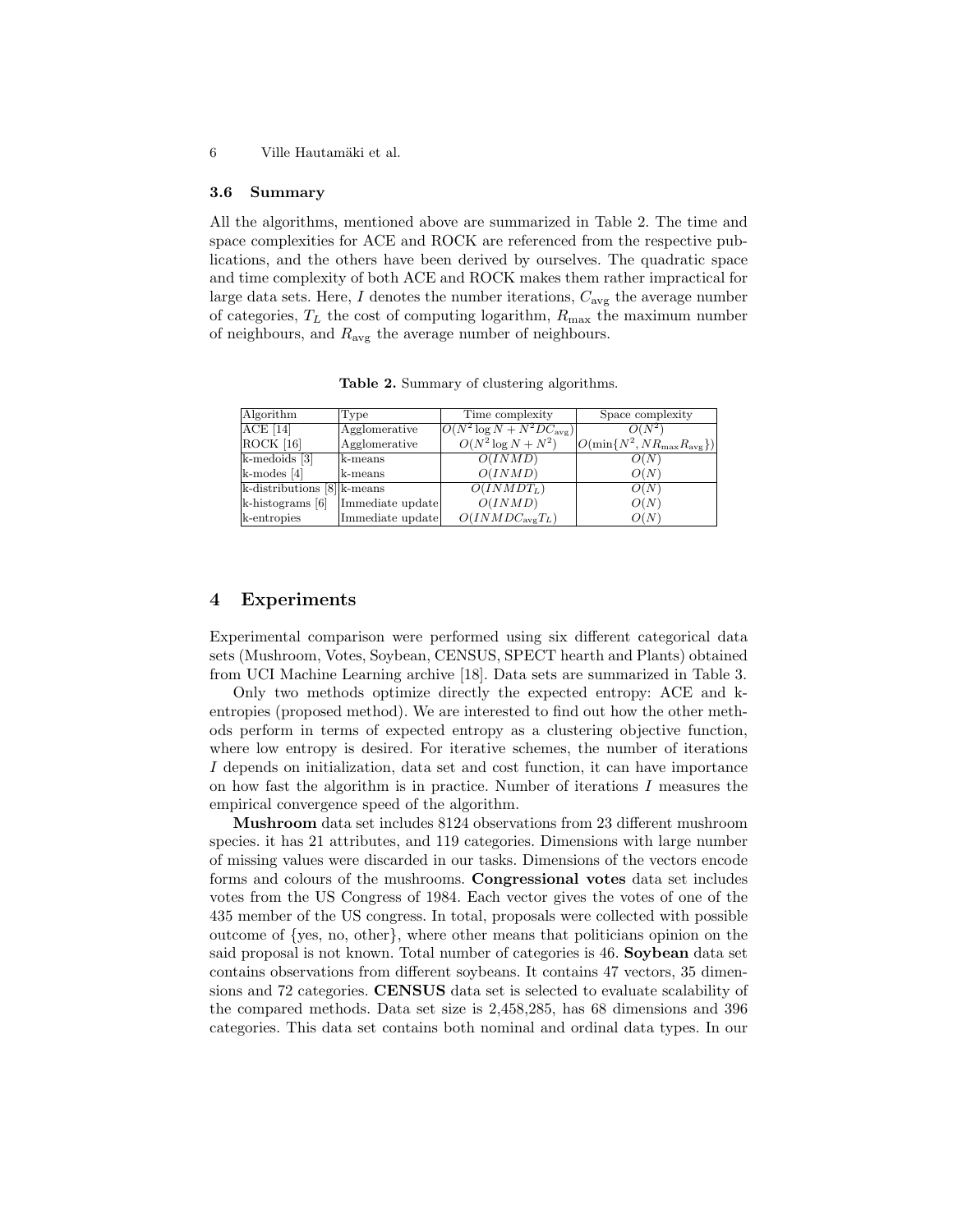experiments, special processing for ordinal data is not used. SPECT hearth is data on cardiac single proton emission computed tomography (SPECT) images. Each SPECT image was summarized to 22 binary pattern features. Data set contains 267 patients, and 44 categories. Plants data set is transaction data about different growth locations, containing 34781 vectors (plants), 70 dimensions and 140 categories.

Table 3. Data set summary

| Data set      | Vectors    |     | $D$ Categories Entropy |       |
|---------------|------------|-----|------------------------|-------|
| Mushroom      | 8124       | 21  | 119                    | 21.44 |
| <b>Votes</b>  | 435        | 16  | 46                     | 13.98 |
| Soybean       | 47         | 35  | 72                     | 18.80 |
| <b>CENSUS</b> | 2458285 68 |     | 396                    | 55.17 |
| SPECT hearth  | 267        | 22. | 44                     | 13.68 |
| Plants        | 34781      | 70  | 140                    | 25.35 |



Fig. 1. Expected entropy as a function of model size. In order from top left to bottom right: mushroom, plants, soybean and spect data sets.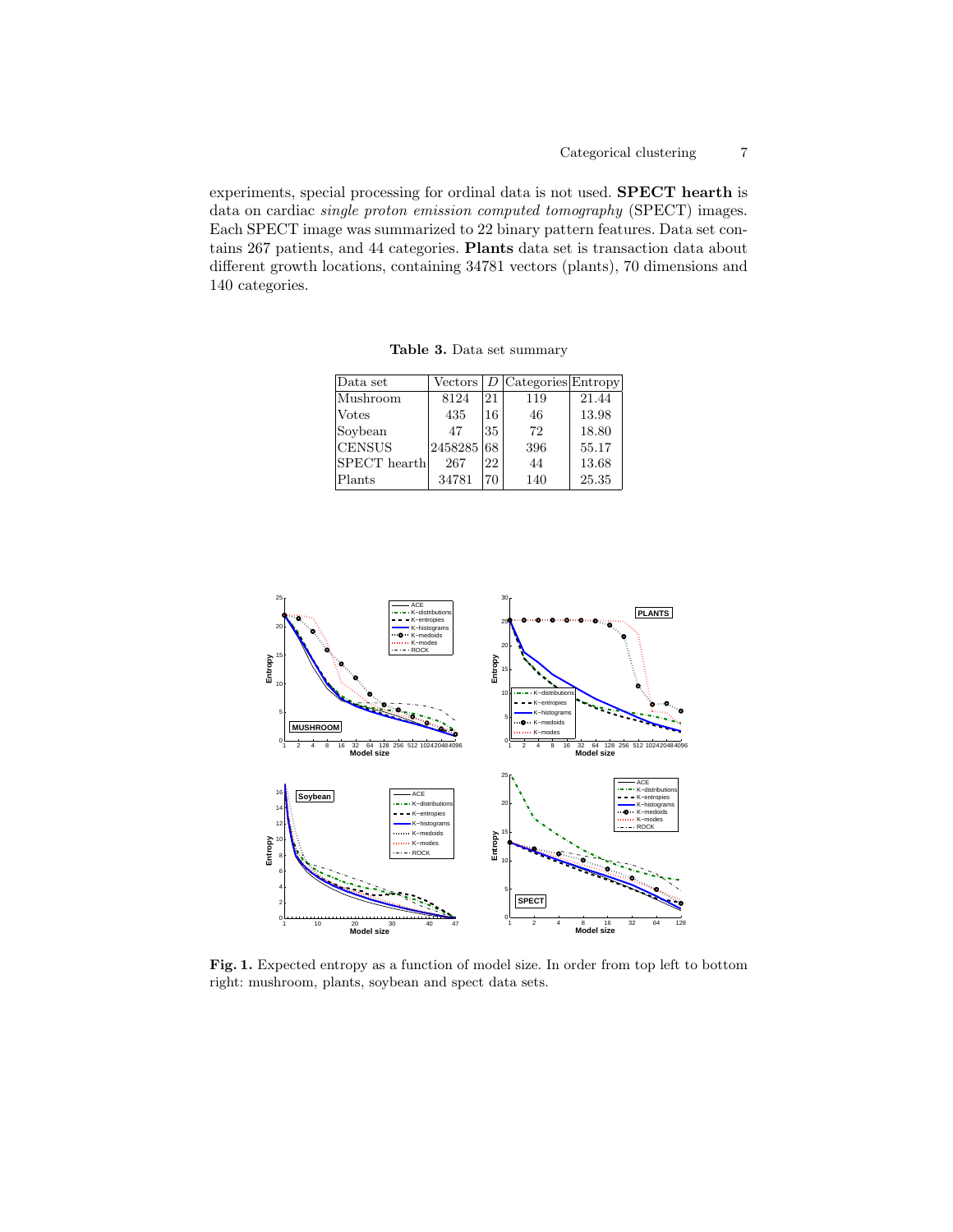#### 4.1 Quality of clustering

Fig. 1 shows the expected entropy as a function of model size. First glance validates our intuition: methods that are based on optimizing distribution perform similarly. In general, the order of performance is: ACE first, then k-entropies and after that k-histograms. K-distributions gives different results for SPECT data set, when comparing to other sets.

The prototype based methods, k-medoids and k-modes optimize sum of Hamming distances and perform similarly, as expected. They cluster to the mushroom and plants data sets differenty than the pmf-based methods. ROCK also seems to follow its own trend. If no links exist between two clusters, then there is no way to merge them. This behaviour is visible in mushroom and SPECT data sets, in smaller model sizes ROCK is not able to obtain any results. Plants is transaction data, where most attributes have zero values, resulting all zero vector as a prototype with k-modes and k-medoids.

### 4.2 Summary of experiments

Summary of average expected entropies and processing times with standard deviations is shown in Table 4 and 5, when repeating all experiments 10 times. Entry with  $n/a$  means that algorithm was not able to produce a result for that configuration, either due to non-convergence or running out of memory. Model sizes were selected for each data set separately, either by looking at the expected entropy as function of model size plot, or by information from the data set descriptions. For the plants data set we selected 1024, because for smaller model sizes k-modes and k-medoids completely fail.

We notice that for Soybean and Mushroom data sets ACE is the best as it directly optimizes the expected entropy. However, for the votes and SPECT data sets the proposed method provides better clustering, than ACE. The usability of ACE and ROCK are limited to their space complexity: those methods are not able to cluster largest sets at all. The proposed method is the best in terms of quality for the SPECT, plants and CENSUS data sets.

K-representatives results were also obtained for illustrative purposes for the datasets it converged on. It is slower than k-histograms, which can be attributed to the non-convergence behaviour of the algorithm. In terms of expected entropy, k-representatives iteration strategy did not provide any visible advantage over the immediate update of the k-histograms.

When comparing the proposed method and ACE in terms of processing time, we see that the proposed method is a clear winner. However, other methods that do not directly optimize expected entropy are clearly much faster.

### 5 Conclusions

We have compared existing pmf-based categorical clustering methods and found them to be very similar in terms of expected entropy. We also found out that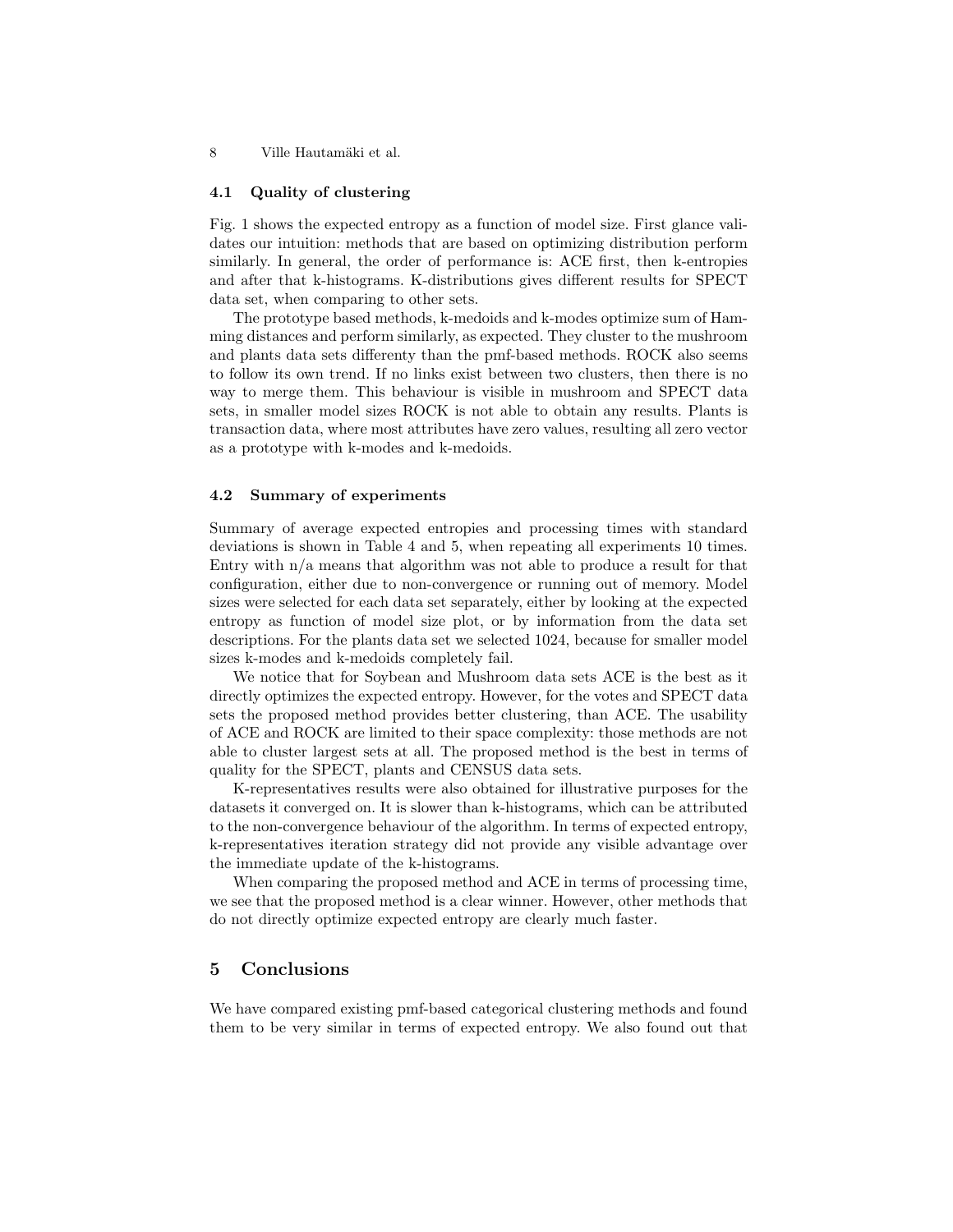| Algorithm            | Soybean |              | Mushroom                                |     | <b>Votes</b>         |  | <b>SPECT</b>                                                  |  | Plants      |     | <b>CENSUS</b>                                                         |     |
|----------------------|---------|--------------|-----------------------------------------|-----|----------------------|--|---------------------------------------------------------------|--|-------------|-----|-----------------------------------------------------------------------|-----|
|                      | $M = 4$ |              | $M=16$                                  |     | $M=2$                |  | $M=8$                                                         |  | $M = 1024$  |     | $M=16$                                                                |     |
|                      |         |              | $H(\mathcal{V})$ std $ H(\mathcal{V}) $ | std |                      |  | $H(\mathcal{V})$ std $ H(\mathcal{V})$ std $ H(\mathcal{V}) $ |  |             | std | H(Y)                                                                  | std |
| ACE                  | 7.83    | $\mathbf{0}$ | 7.01 $n/a$                              |     |                      |  | $\begin{bmatrix} 9.79 & 0.16 \end{bmatrix}$ 8.43 0.07         |  | $n/a$ $n/a$ |     | n/a                                                                   | n/a |
| <b>ROCK</b>          | 9.20    | $\Omega$     |                                         |     | $n/a$ $n/a$   9.30 0 |  | $10.82 \quad 0$                                               |  | n/n         | n/a | n/a                                                                   | n/a |
| k-medoids            |         |              |                                         |     |                      |  |                                                               |  |             |     | 10.94 1.57 13.46 0.71 10.00 0.95 10.06 0.44 7.64 0.33 32.61 0.87      |     |
| lk-modes             |         |              |                                         |     |                      |  |                                                               |  |             |     | 8.66 1.06 10.19 1.45   9.70 0.03   9.25 0.29   6.19 0.18   31.00 1.26 |     |
| $\,$ k-distributions |         |              |                                         |     |                      |  |                                                               |  |             |     | 9.00 0.93 7.87 0.44 9.59 0.01 8.25 0.13 5.19 0.09 28.58 0.27          |     |
| k-representatives    |         |              | 8.30 0.83 7.51 0.30                     |     |                      |  |                                                               |  |             |     | 9.60 0.01 8.64 0.13 $n/a$ $n/a$ $n/a$ $n/a$                           |     |
| k-histograms         |         |              |                                         |     |                      |  |                                                               |  |             |     | 8.04 0.53 7.31 0.18 9.60 0.01 8.64 0.15 3.67 0.02 29.17 0.48          |     |
| k-entropies          |         |              |                                         |     |                      |  |                                                               |  |             |     | 8.15 0.56 7.31 0.18 9.58 0 8.06 0.07 3.33 0.05 28.51 0.50             |     |

Table 4. Summary obtained average expected entropies and standard deviations.

Table 5. Summary obtained average processing times (in seconds) and standard deviations.

| Algorithm         | Mushroom               |              |                                      | Plants        | <b>CENSUS</b> |       |  |
|-------------------|------------------------|--------------|--------------------------------------|---------------|---------------|-------|--|
|                   | Time                   | $^{\rm std}$ | Time                                 | std           | Time          | std   |  |
| <b>ACE</b>        | $ 2565.76\;{\rm n/a} $ |              | n/a                                  | n/a           | n/a           | n/a   |  |
| ROCK              | n/a                    | n/a          | n/a                                  | n/a           | n/a           | n/a   |  |
| k-medoids         | 0.06                   | $\Omega$     | 30.89                                | 8.12          | 184.95        | 18.63 |  |
| k-modes           | 0.08                   | 0.01         | 63.60                                | 10.75         | 188.65        | 24.17 |  |
| k-distributions   | 1.83                   |              | 0.17 5043.80 1637.70 1748.34 530.97  |               |               |       |  |
| k-representatives | 0.30                   | 0.07         | n/a                                  | n/a           | n/a           | n/a   |  |
| k-histograms      | 0.19                   | 0.04         |                                      | 467.46 110.44 | 900.35        | 81.81 |  |
| k-entropies       | 12.51                  |              | 1.43 8669.55 1000.84 6068.72 1116.87 |               |               |       |  |

the prototype-based methods (k-medoids and k-modes), while being the fastest methods, are not able to reach the lowest expected entropy obtained by the pmf-based methods. Thus, those methods are not recommended for clustering categorical data sets. On the other hand, ACE, while providing the best overall results, is not well-suited for large data sets, because of its quadratic time and space complexities. The proposed k-entropies method yielded the best results for the larger datasets. As a future work, we plan to investagate ways to obtain a k-means type clustering algorithm for the expected entropy cost.

# Acknowledgements

This work was supported by Academy of Finland (projects 253000 and 253120).

# References

1. Xu, R., Wunsch, D.: Survey of clustering algorithms. IEEE Transactions on Neural Networks 16(3) (2005) 645–678